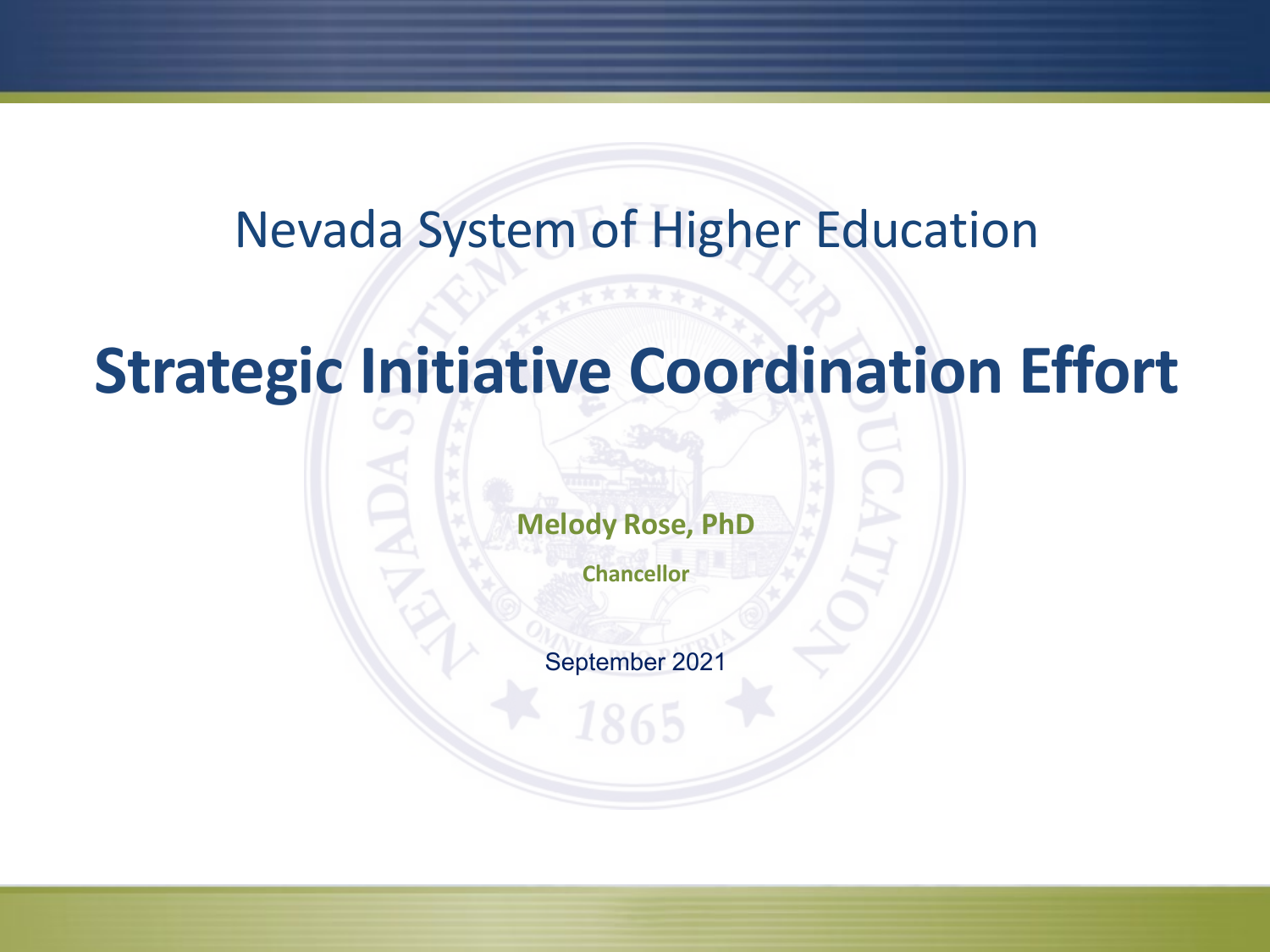

# Introduction

- NSHE is currently developing a number of important strategic initiatives.
- NSHE must coordinate these initiatives:
	- To ensure they are integrated, complementary, and comprehensive;
	- To increase alignment and accountability;
	- To ensure they reflect the Board's five strategic goals; and,
	- To maximize Board input in the process.
- This plan shows how they will be coordinated through a single effort to achieve the best outcomes for our students.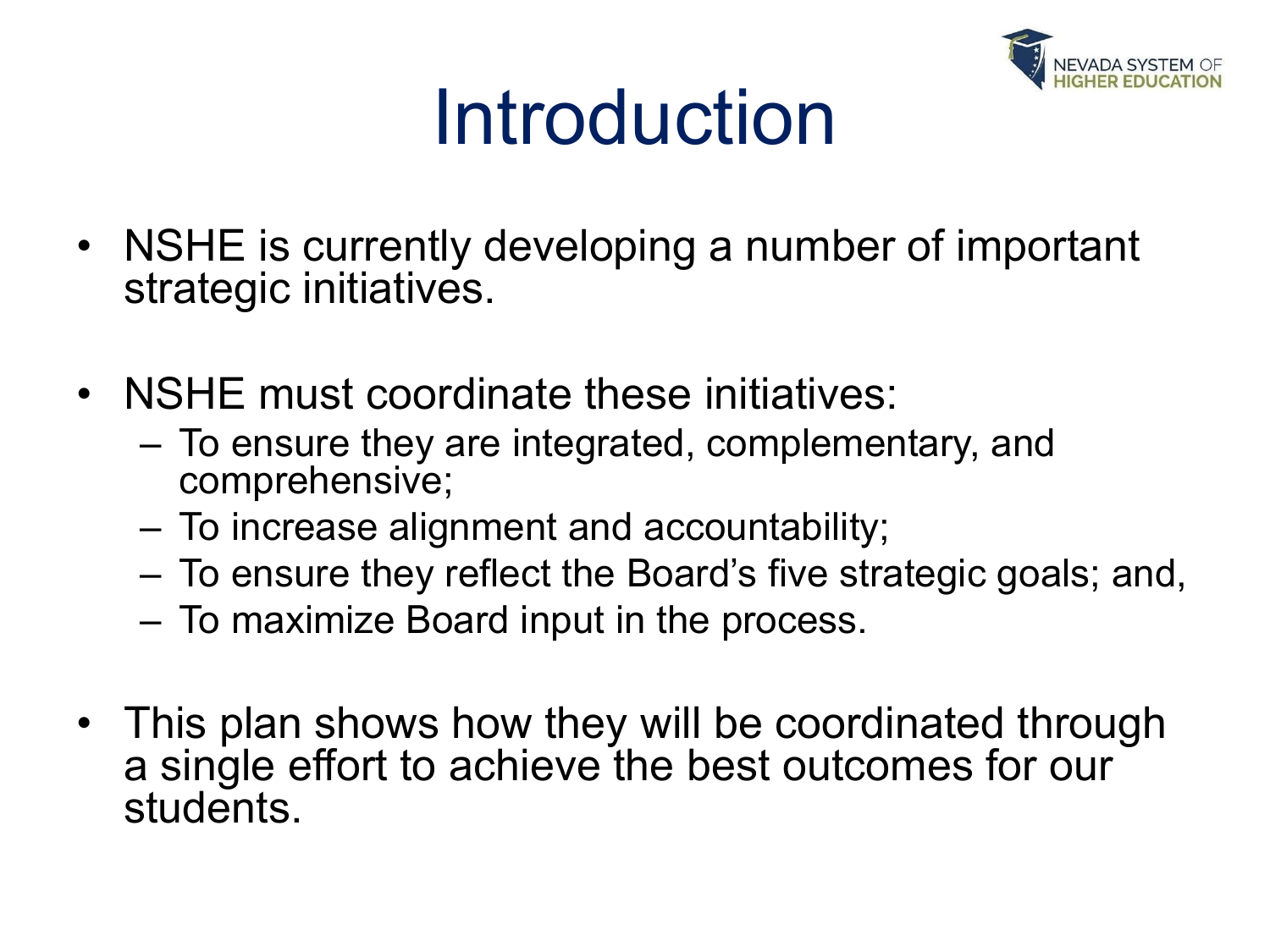

## Strategic Paradigm: Nested Alignment





**5 System-Level Strategic Goals** Adopted in 2018



#### **System Level Initiatives**

Created to support Strategic Goals and address near-term, system-wide issues



#### **Institutional Initiatives**

Institutional strategies identified by Presidents currently supporting Strategic Goals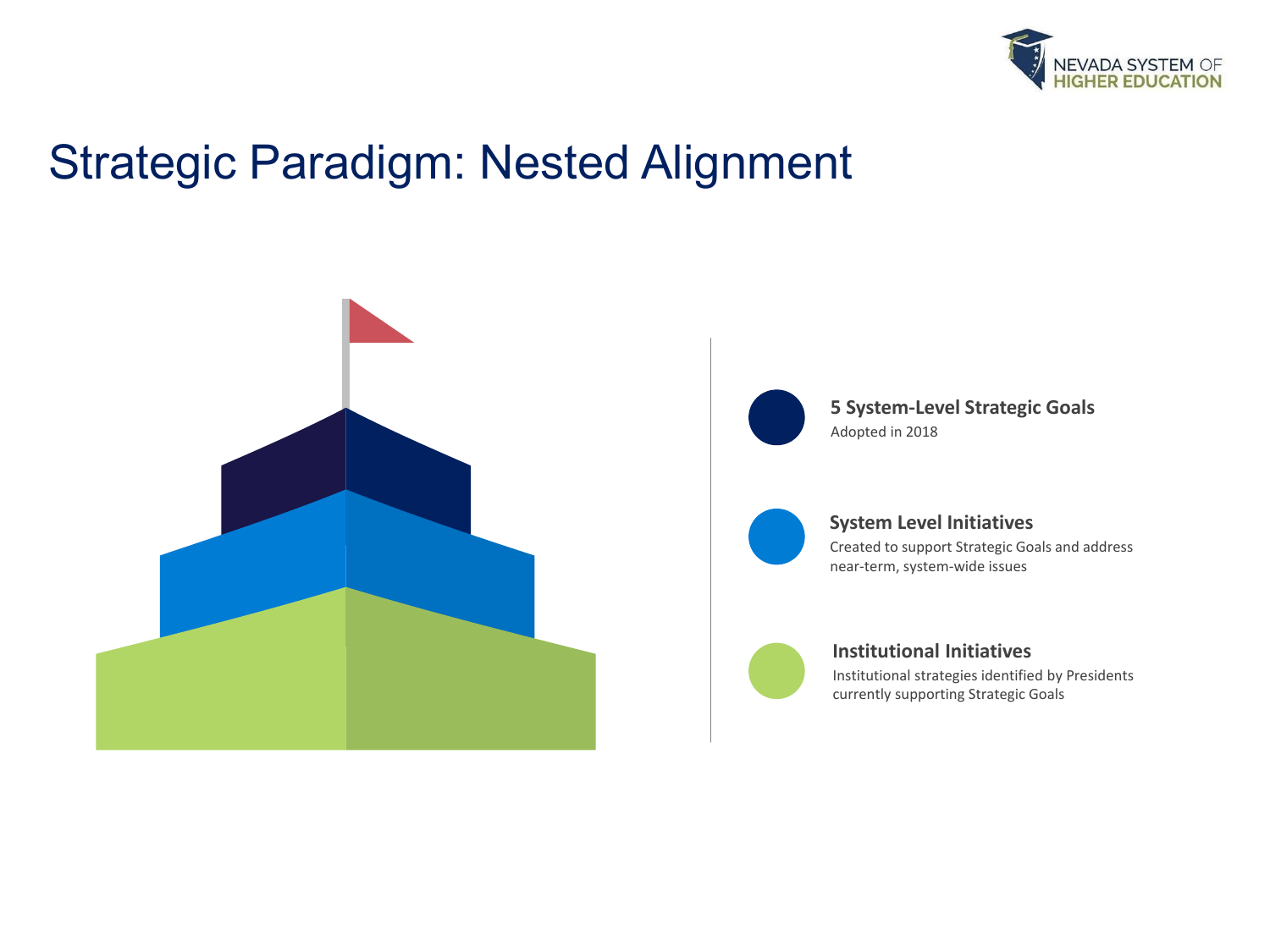

## Board's 5 Goals

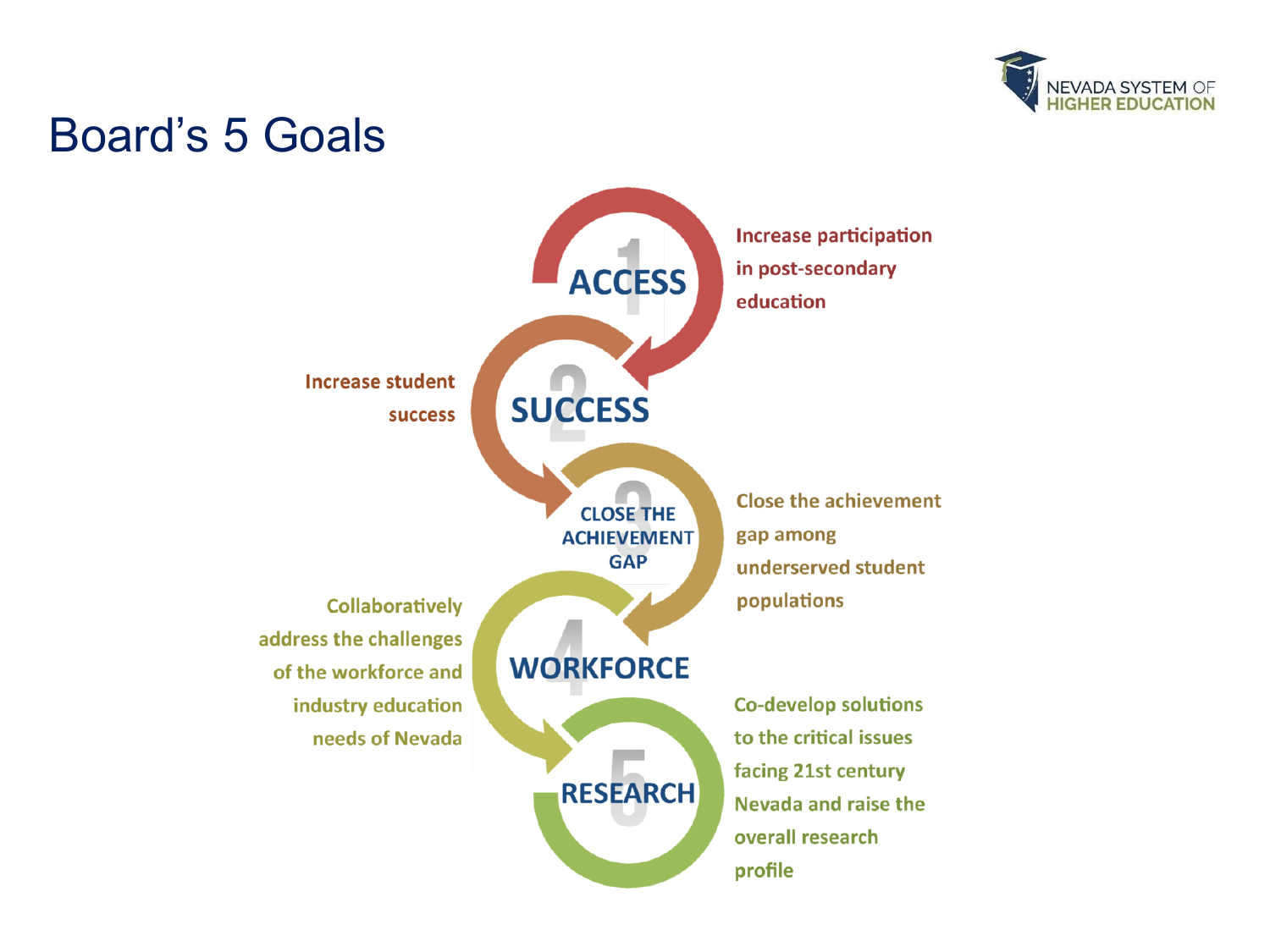

# Effort Objectives

NSHE Strategic Initiative Coordination Effort has identified three objectives:

- 1. Maximize Board of Regents input, guidance, and support throughout the planning process in order to ensure system-wide alignment with Board goals.
- 2. Provide extensive opportunity for stakeholder input in order to ensure equitable and agreeable outcomes.
- 3. Coordinate between multiple strategic efforts in order to develop a comprehensive, system-wide strategy, to include supporting policy and budget recommendations.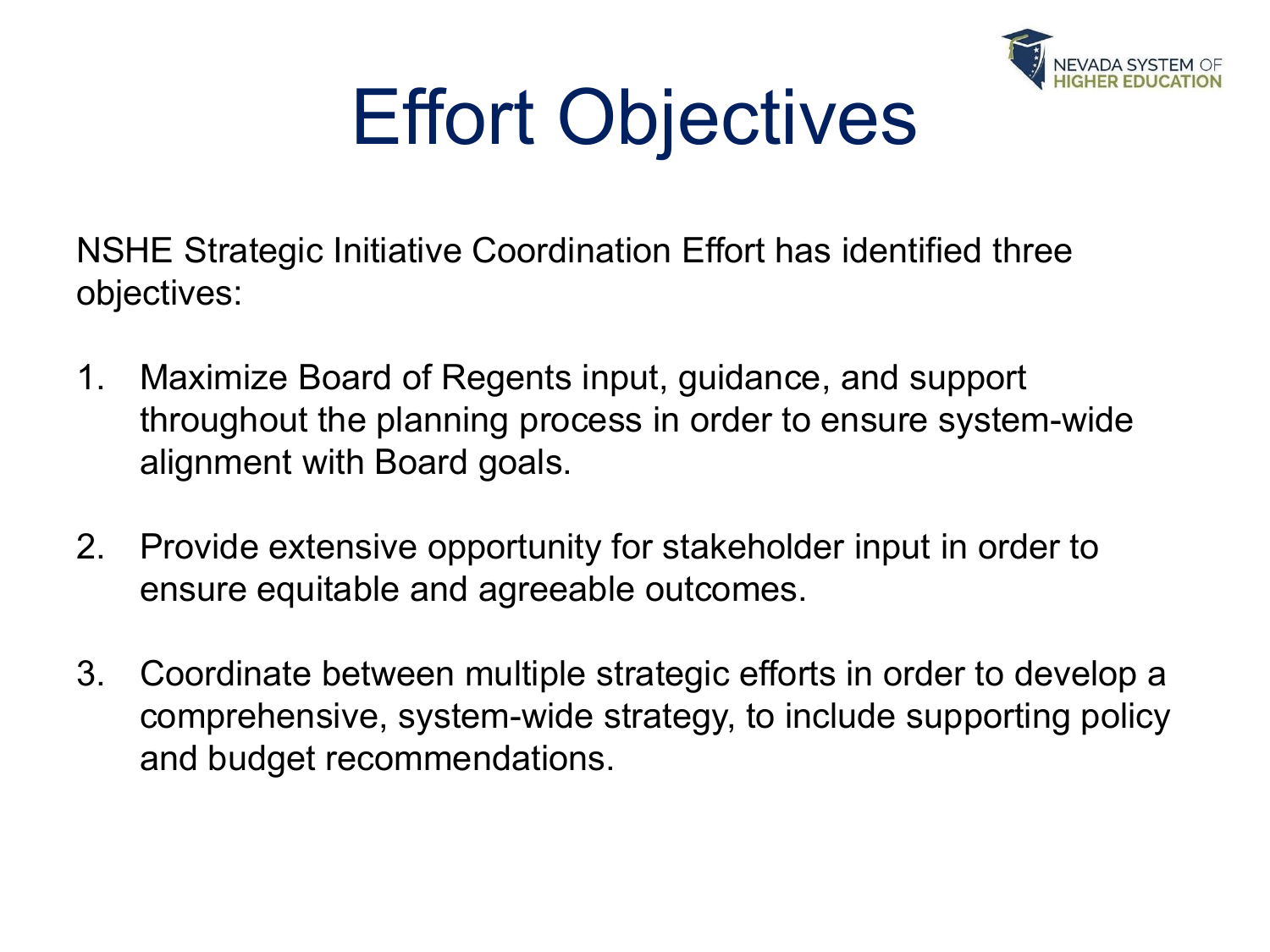

# Effort Components

- There are three strategic initiatives associated within this coordination effort.
- All three of the current strategic initiatives will inform each other and align with the Board of Regents' goals, direction, guidance, and vision.
	- 1. Seven System-led Initiatives, including:
		- a) Dual Enrollment
		- b) Equity in Hiring and Retention Initiative
		- c) Joint Research
		- d) Mental Health
		- e) Teacher Pathways
		- f) Workforce Development
		- g) Online Learning
	- 2. Assembly Bill 450 Committee
	- 3. NSHE Strategic Planning Process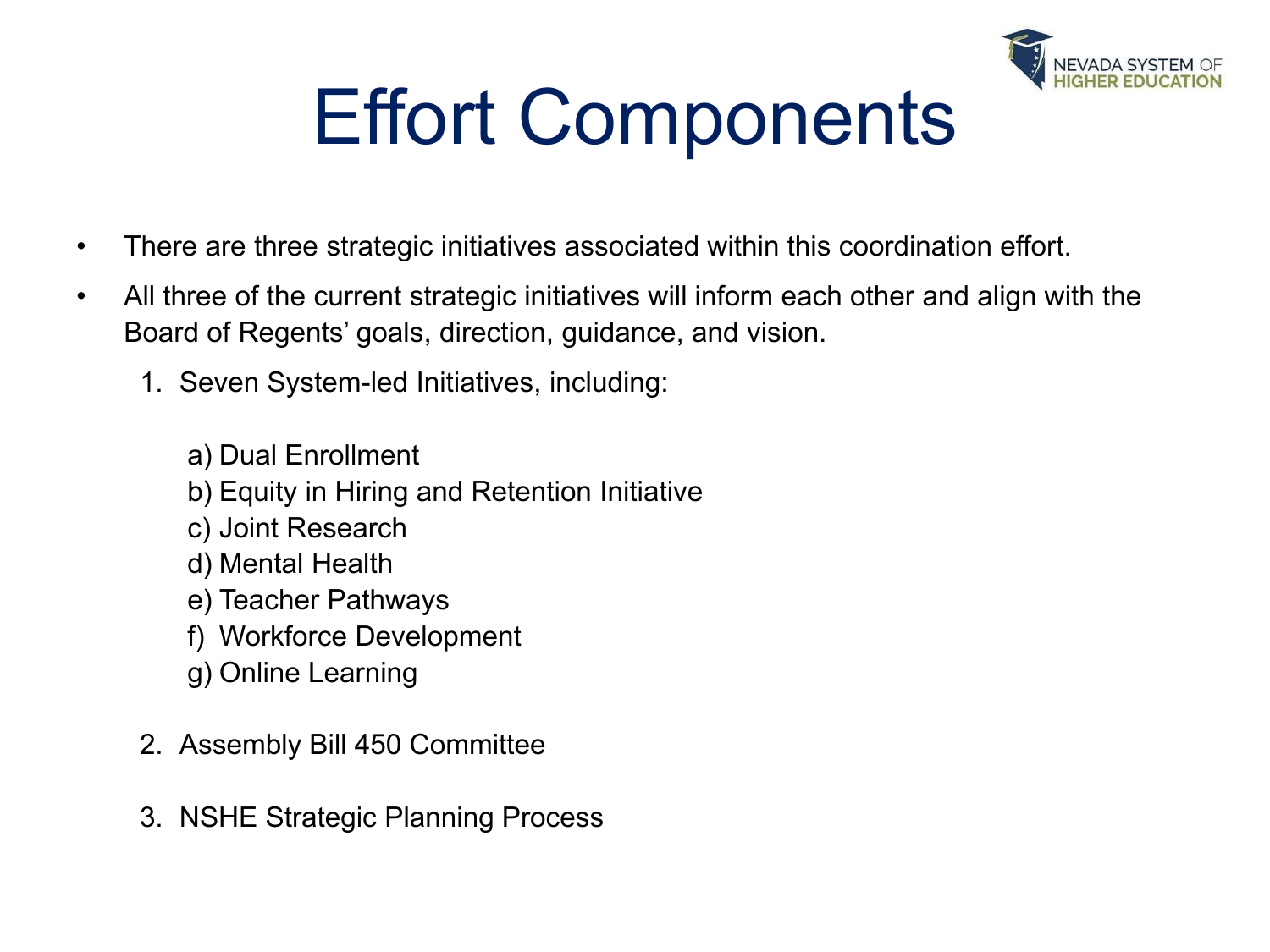

# Effort Timeline

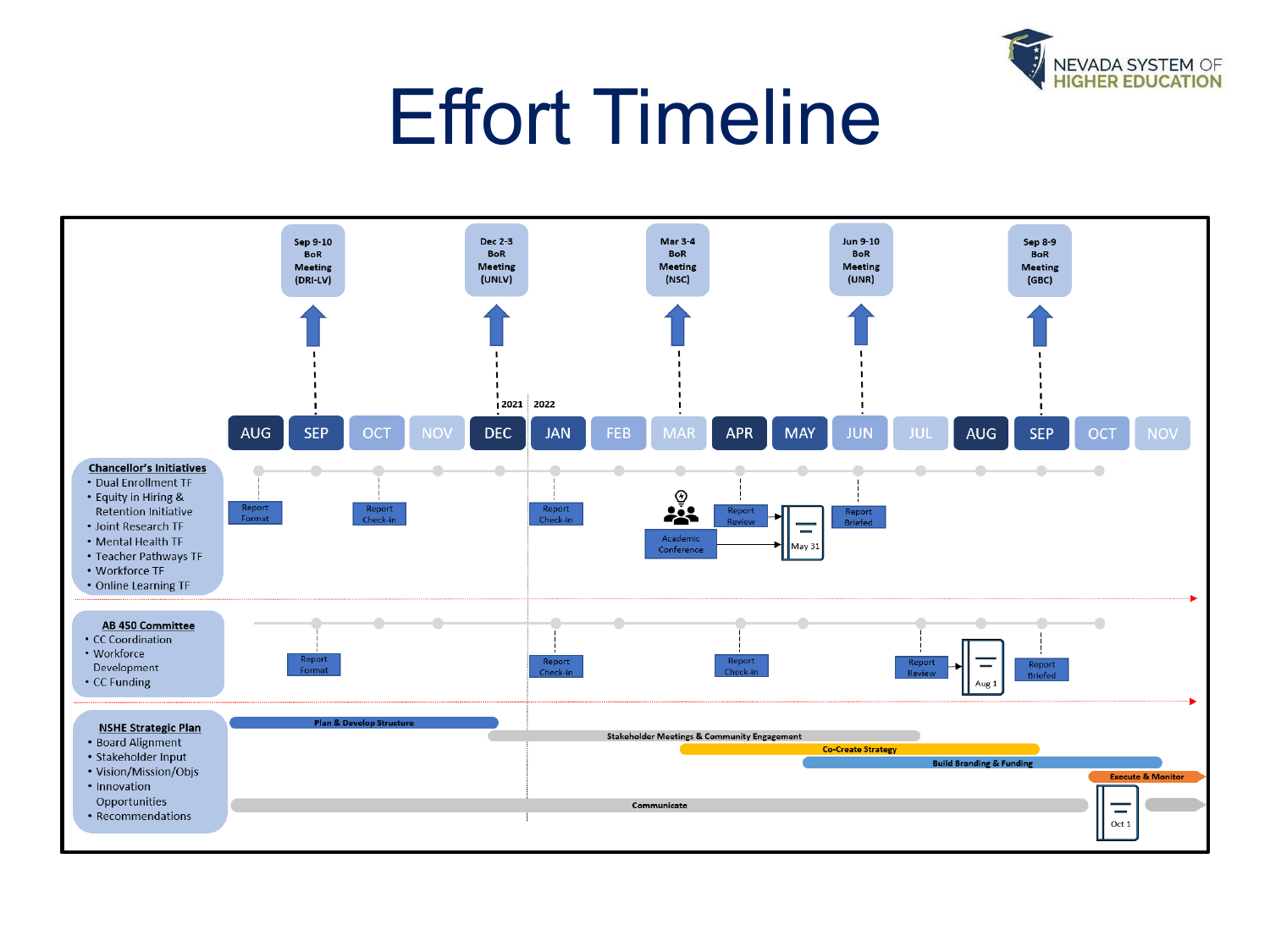## System Dashboard



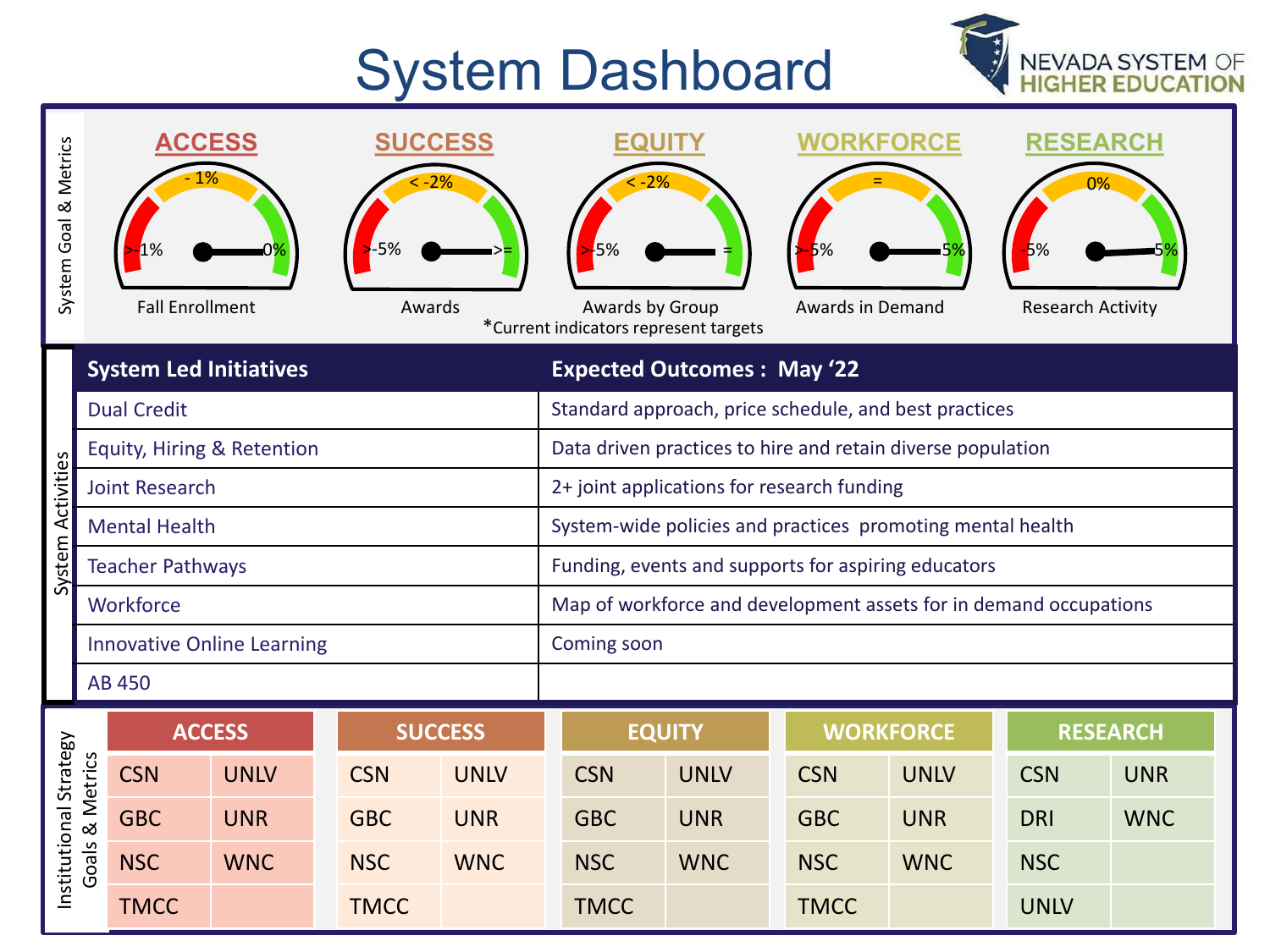

# Findings & Recommendations

- In order to maximize accountability and measure progress throughout NSHE, ensure access to timely data for key metrics at the institutional and system levels.
- In order to align efforts with the Board's strategic goals, ensure system and institutional goals and metrics are both conceptually aligned and tactically connected.
- In order to ensure this effort is effective beyond the coordination process, establish NSHE policy guiding standardization of institutional metrics.
- In order to ensure accountability associated with strategic goals, initiatives, and plans, develop a mechanism to connect presidential evaluations to institutional strategic plans for Board approval.
- In order to achieve full alignment, transparency, and accountability, a complete strategic plan should be created and implemented under the guidance of the Board of Regents, leadership from the NSHE system office, and input from both internal and external stakeholders.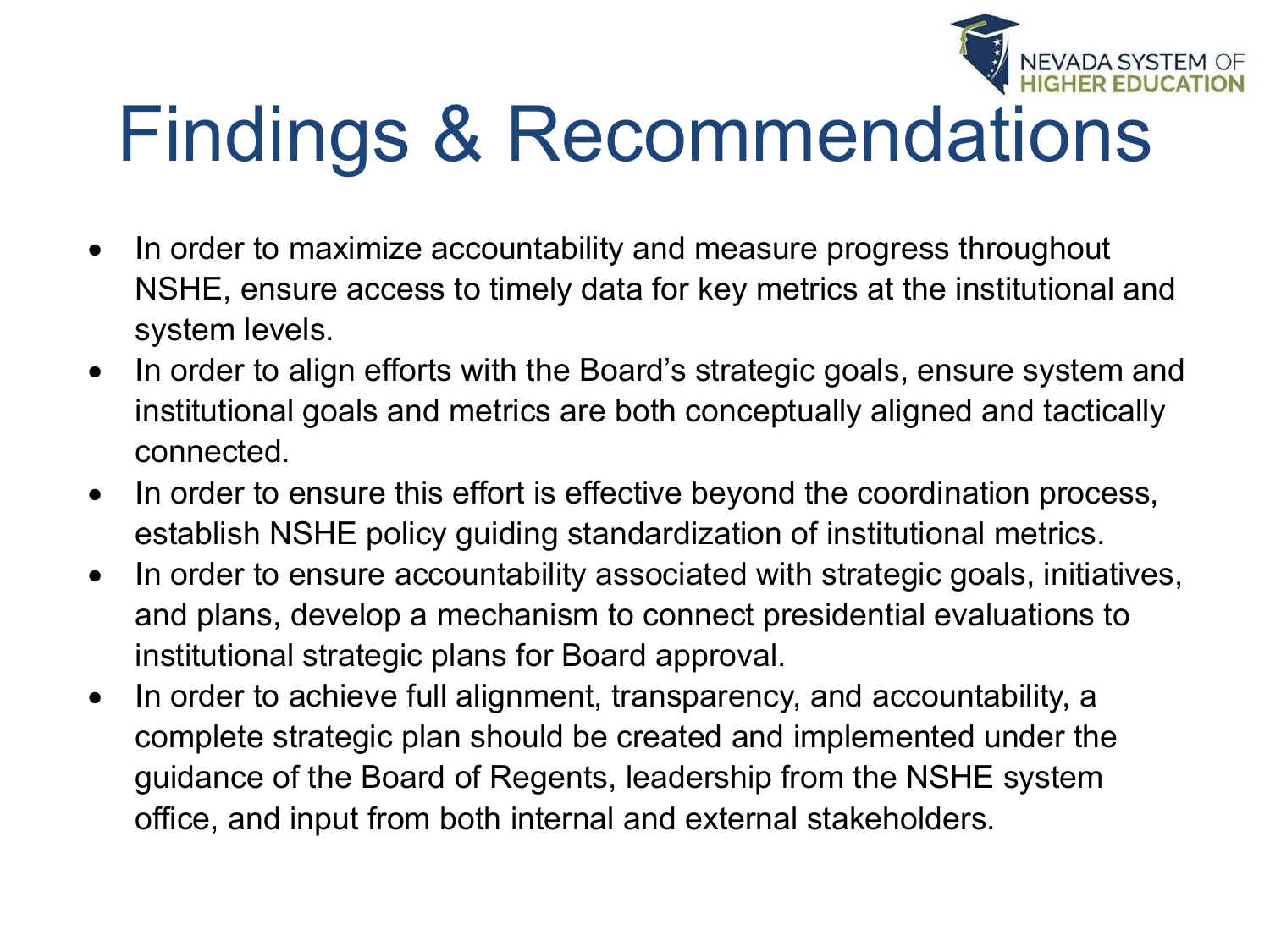

## Initiative Name: Goals, Milestones, and Desired Outcomes

| Long-Term Goal<br>What is your mission for the long-term?<br>What are you trying to accomplish and by<br>when? Be as specific and focused as<br>possible. |                                                                                                                                                                                                                                                                                                                                                              |  | [Enter long-term goal here] |                           |                                       |                                                                                                                                                                                                                                                                                                                     |  |
|-----------------------------------------------------------------------------------------------------------------------------------------------------------|--------------------------------------------------------------------------------------------------------------------------------------------------------------------------------------------------------------------------------------------------------------------------------------------------------------------------------------------------------------|--|-----------------------------|---------------------------|---------------------------------------|---------------------------------------------------------------------------------------------------------------------------------------------------------------------------------------------------------------------------------------------------------------------------------------------------------------------|--|
| Initiative Lead<br>[name of initiative lead]                                                                                                              |                                                                                                                                                                                                                                                                                                                                                              |  |                             | <b>Initiative Members</b> | [Enter initiative team member groups] |                                                                                                                                                                                                                                                                                                                     |  |
|                                                                                                                                                           | <b>Short-Term Initiative Milestones by [date]</b><br>Think about your long-term goal stated above. What are the first steps the initiative will<br>take to start moving toward that long-term goal? Clarifying what you're trying to<br>accomplish in the next 3 to 6 months will help the initiative team remain focused on<br>delivering tangible results. |  |                             |                           |                                       | <b>Outcome Metrics or Targets</b><br>How will you measure success for this initiative? Consider what can be measured, how<br>easily it can be measured, how appropriate that measurement is as an indicator of<br>success. A good metric is SMART (specific, measurable, achievable, relevant, and time-<br>bound). |  |
|                                                                                                                                                           | [Enter milestone here]                                                                                                                                                                                                                                                                                                                                       |  |                             |                           |                                       | [Enter outcome metric here]                                                                                                                                                                                                                                                                                         |  |
|                                                                                                                                                           | [Enter milestone here]                                                                                                                                                                                                                                                                                                                                       |  |                             |                           | $\overline{2}$                        | [Enter outcome metric here]                                                                                                                                                                                                                                                                                         |  |
| 3                                                                                                                                                         | [Enter milestone here]                                                                                                                                                                                                                                                                                                                                       |  |                             |                           | $\overline{3}$                        | [Enter outcome metric here]                                                                                                                                                                                                                                                                                         |  |
|                                                                                                                                                           | [Enter milestone here]                                                                                                                                                                                                                                                                                                                                       |  |                             |                           | 4                                     | [Enter outcome metric here]                                                                                                                                                                                                                                                                                         |  |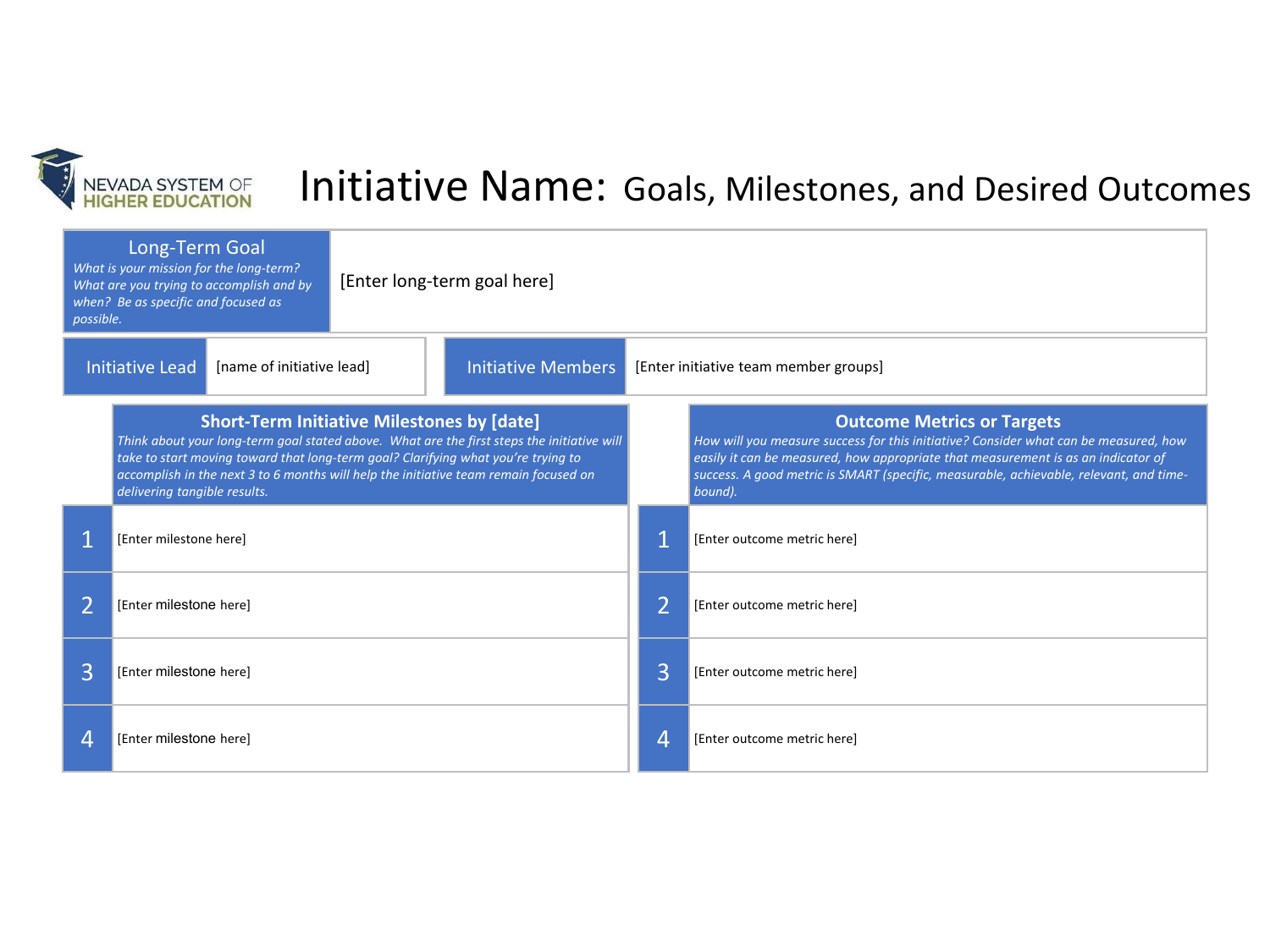

## **Strategic Planning Organization**

A high level visual of the structural components of the strategic planning project.

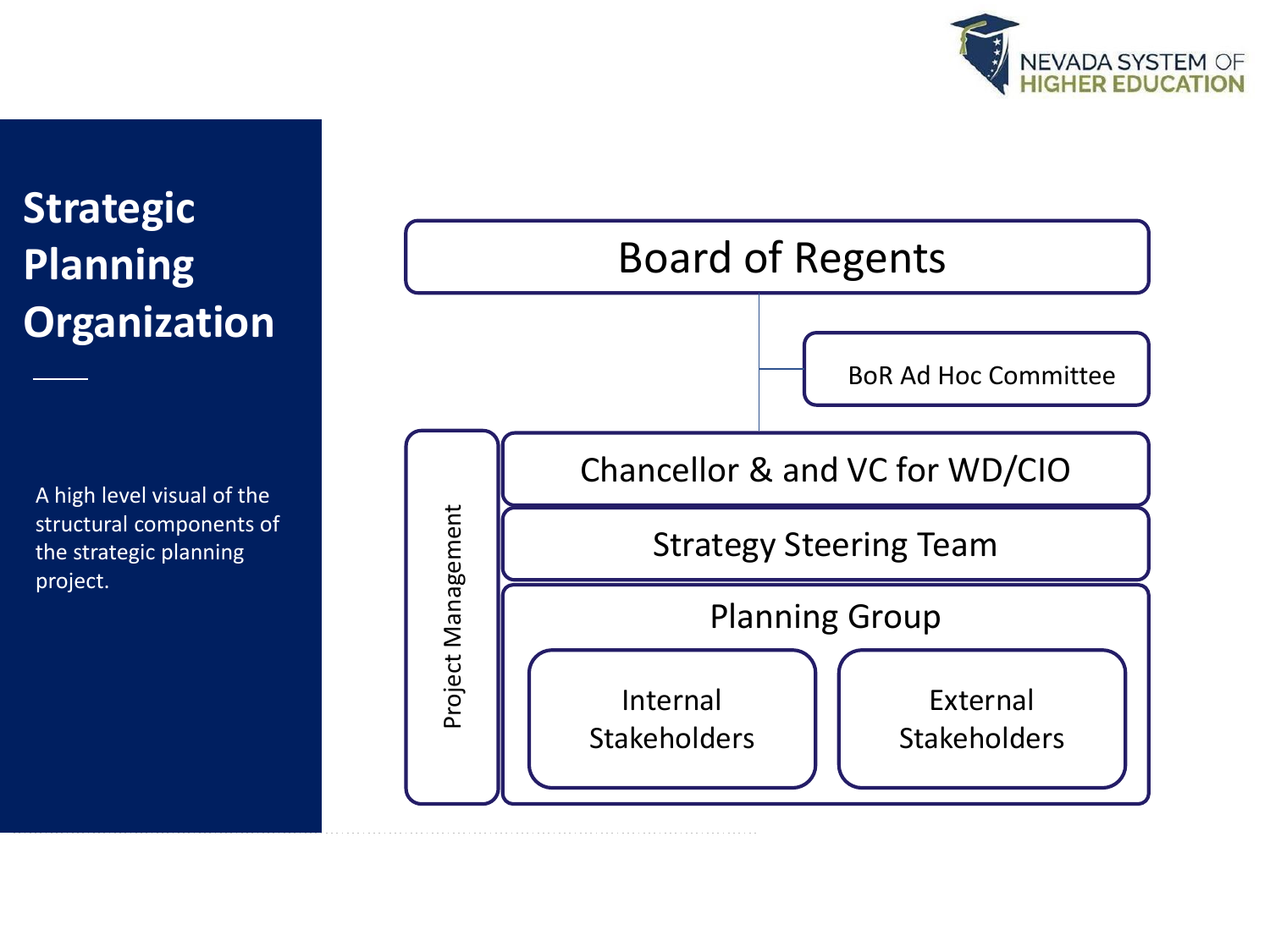

### **Roles & Responsibilities**

A draft outline of contributors' responsibilities

### • **Chair, Board of Regents**

- Convene all Planning Group meetings (all regents are invited to the convenings)
- Appoint Board members to serve on ad hoc committee

### • **Board of Regents**

- Approve and ratify strategic plan
- Provide guidance and directional input throughout the process
- Share project progress with constituents
- Hold Sponsor accountable for delivery of the Strategic Plan

#### • **Ad Hoc Committee of the Board**

- Provide additional opportunities for input from Board members
- Provide strategic guidance and insights on issues presented
- Recommend strategic plan to full Board for approval

#### • **Chancellor**

- Accountable for the Strategic plan
- Convenes the Strategy Steering Team
- Ultimately responsible for plan completion

#### • **Vice Chancellor for Workforce Development/CIO**

- Responsible for creation of the Strategic plan
- Leads operational components of the Program
- Accountable for scope, schedule and budget of the Strategy Program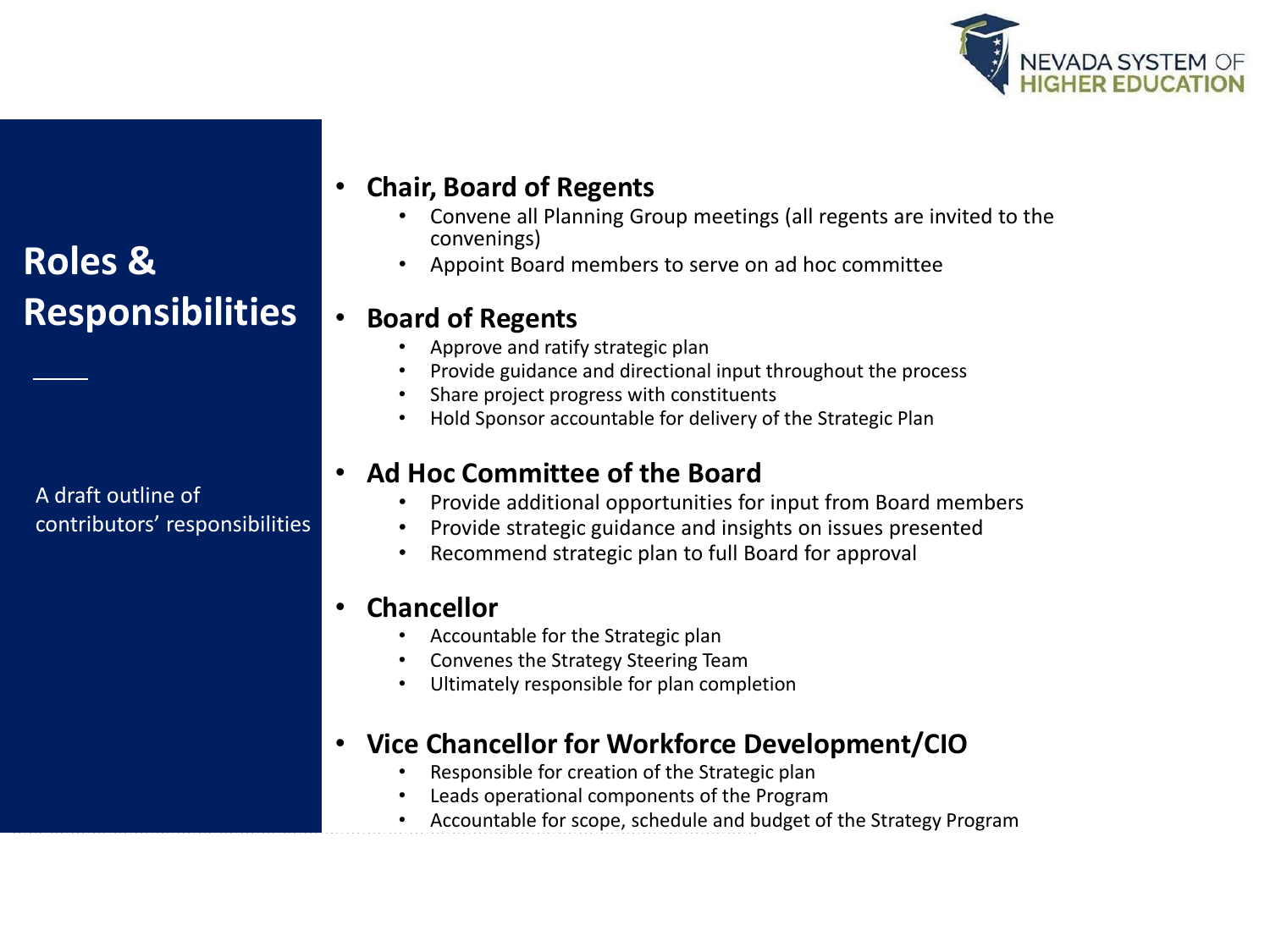

### **Roles & Responsibilities**

A draft outline of contributors' responsibilities

#### • **Project Manager**

- Commitment: Full Time
- Develop project plan and structure
- Lead and manage the project team
- Establish and manage to a project schedule
- Provide updates and focus for Strategy Steering Team, Executive Sponsor, and Program Director

#### • **Planning Group**

- Commitment: 5-10 hours total
- Attends appropriate community meetings
- Provide input, feedback, perspective, and "requirements"
- Represent organizational and community interests

#### • **TGG**

- Facilitates Strategy Steering Team
- Develops Methodology
- Creates key documents and materials
- Periodically interview Board members for insights and input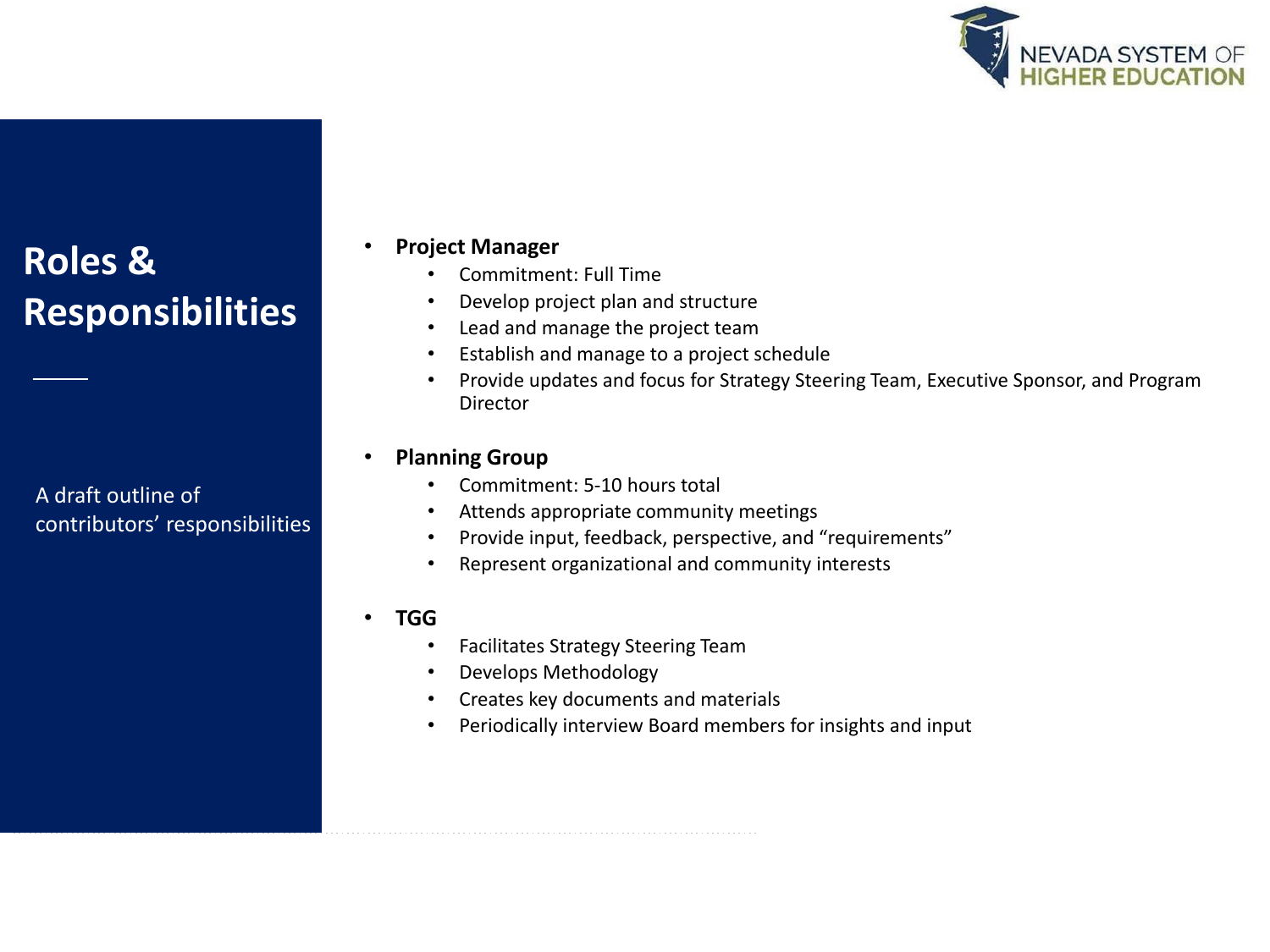